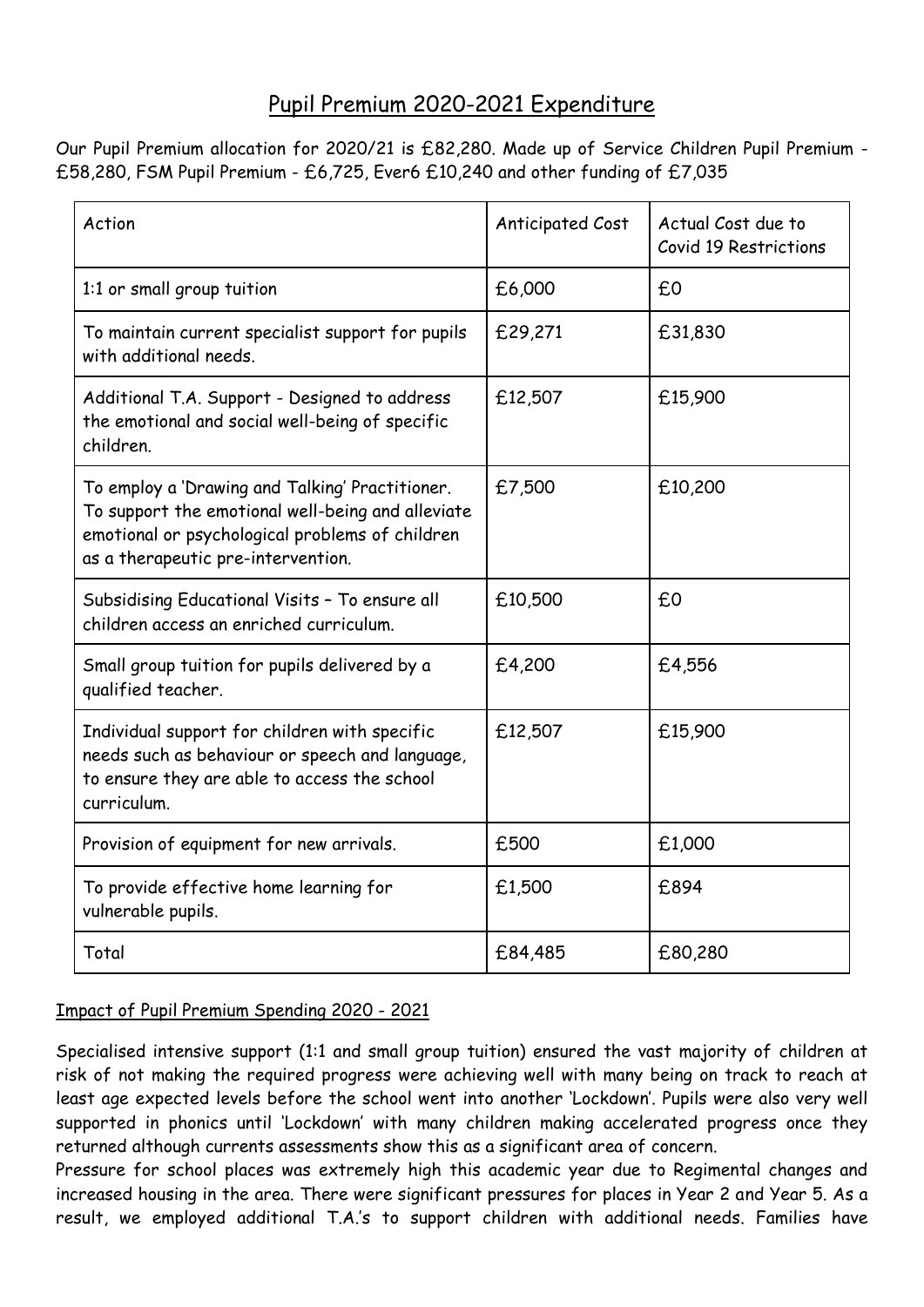appreciated our efforts to accommodate their children thus strengthening community links. The vast majority of children were able to start school within hours of arriving within our catchment area ensuring that they missed as little schooling as possible. We were able to cater effectively for the needs of vulnerable children or children with Special Educational Needs at short notice due to staffing ratios and staff expertise – This impacted on progress and attainment as well as community cohesion and on progress, inclusion and attainment of vulnerable groups.

Attendance at the school has remained high due to the fact that we were able to offer an enriched curriculum that motivated children and stimulated learning – This impacted on enjoyment and engagement with learning as well as progress, attainment and behaviour. Due to the community we serve there was a high demand for school places during 'Lockdown' as nearly all parents were classed as Key Workers.

Staff illness, 'Lockdowns' and self-isolation has impacted this year on our ability to deliver all that we wanted to. Working within class bubbles also created a range of challenges when it came to providing the usual 1:1 tuition after school.

One of our greatest successes was providing for the emotional well-being of pupils and the impact Drawing and Talking therapy had on the emotional well-being of pupils.

## Pupil Premium 2021-2022 Proposed Expenditure

Our Pupil Premium allocation for 2021/22 to date is £87,660. Made up of Service Children Pupil Premium - £60,450, FSM + Ever6 Pupil Premium - £20,175 and other funding of £7,035

The focus of our spending for the Service Pupil Premium is to ensure school places are available at short notice as well as catering for pupils emotional well-being and additional needs on transition. We also ensure that all children are able to access an enriched, engaging curriculum. Our aim is to ensure high attendance, engagement in learning, outstanding behaviour and community cohesion along with providing children with the support they need quickly.

We are also aware that we need to provide additional support with phonics to ensure children make rapid progress in the Autumn Term.

The focus for our spending for Pupil Premium is to ensure that disadvantaged pupils make accelerated progress in their learning and that their emotional well-being is prioritised. Our aim is to ensure that disadvantaged children attain as highly as other groups in school.

The date of the school's next review of its pupil premium strategy is 16.09.21

| Action                                                                                                                                                                                        | Cost    |
|-----------------------------------------------------------------------------------------------------------------------------------------------------------------------------------------------|---------|
| 1:1 or small group tuition (Phonics)                                                                                                                                                          | £6,000  |
| To maintain current specialist support for pupils<br>with additional needs.                                                                                                                   | £31,830 |
| Additional T.A. Support - Designed to address the<br>emotional and social well-being of specific children.                                                                                    | £15,900 |
| To employ a 'Drawing and Talking' Practitioner.<br>To support the emotional well-being and alleviate<br>emotional or psychological problems of children as a<br>therapeutic pre-intervention. | £16,000 |